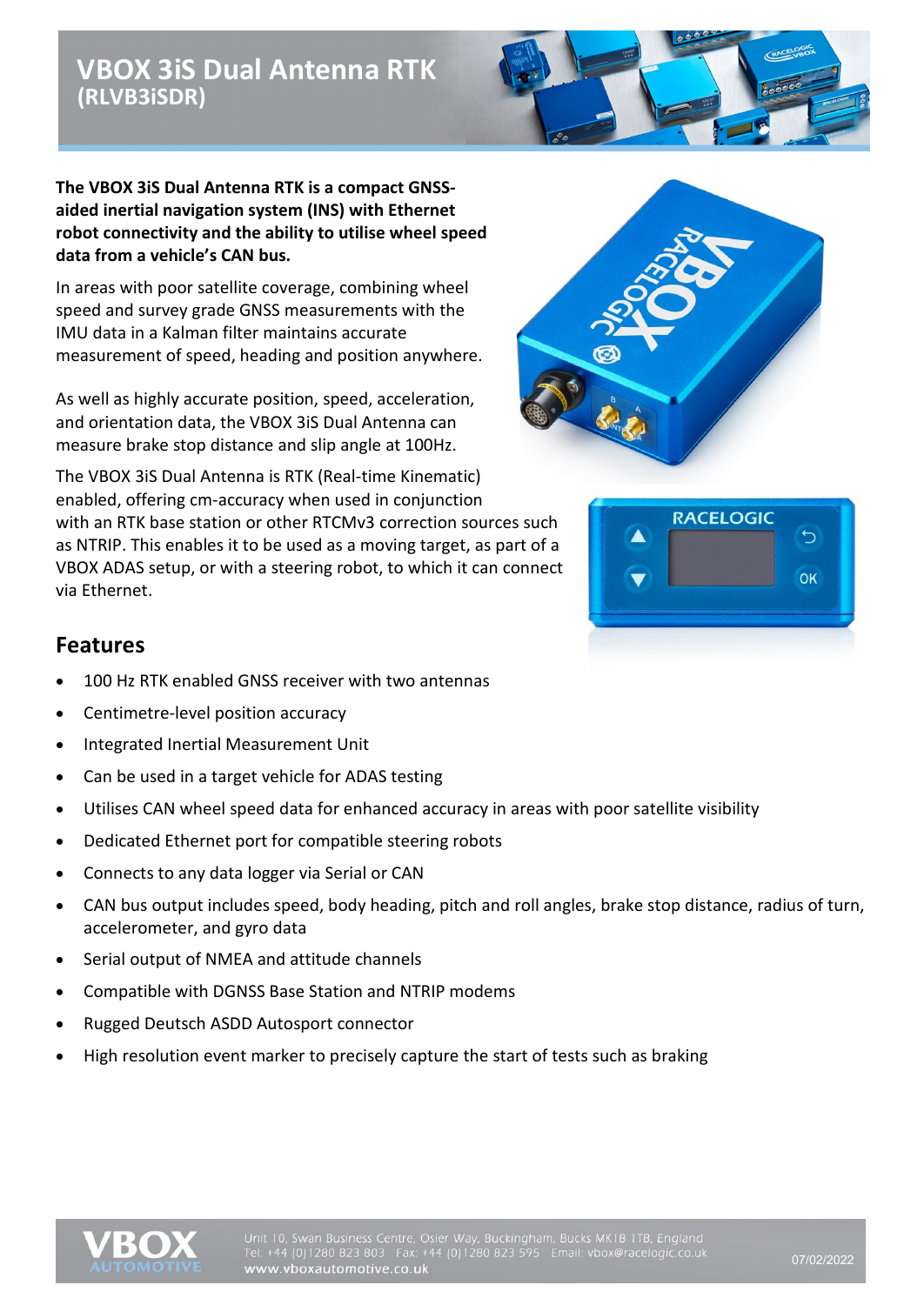# **VBOX 3iS Dual Antenna RTK (RLVB3iSDR)**



# **Inputs**

| <b>Unit Power</b>        |                                   |
|--------------------------|-----------------------------------|
| Input Voltage Range      | $7.5 - 30 V$ DC                   |
| <b>Power Consumption</b> | 7.5 W max                         |
| <b>Digital Input</b>     |                                   |
| Input Function           | Brake event trigger/ track marker |
| <b>CAN Input</b>         |                                   |
| Input Function           | Wheel speed input                 |
| <b>RS232 Input</b>       |                                   |
| Input Function           | <b>DGPS/RTK Corrections</b>       |
|                          | Configuration/ External IMU       |

#### **Outputs**

| <b>CAN Bus</b>             |                                                                                                                                                                                                                                                                                                                         |
|----------------------------|-------------------------------------------------------------------------------------------------------------------------------------------------------------------------------------------------------------------------------------------------------------------------------------------------------------------------|
| Output Data Rate           | 125 kbit/s, 250 kbit/s, 500 kbit/s & 1 Mbit/s selectable baud rate.<br>Software controlled CAN termination.                                                                                                                                                                                                             |
| Data available             | <b>Outputs:</b> Satellite count, time, position, speed, course over ground<br>heading, vertical velocity, longitudinal acceleration, lateral acceleration,<br>distance, slip angle, roll angle, pitch angle, yaw angle (body), X<br>acceleration, Y acceleration, Z acceleration, roll rate, pitch rate and yaw<br>rate |
|                            | Results: Trigger event time, trigger speed, start speed, end speed,                                                                                                                                                                                                                                                     |
|                            | deceleration test time, lap time, split time, radius of turn.                                                                                                                                                                                                                                                           |
| <b>RS232</b>               |                                                                                                                                                                                                                                                                                                                         |
| Output Data Rate           | Up to 100Hz                                                                                                                                                                                                                                                                                                             |
| <b>Ethernet Output</b>     |                                                                                                                                                                                                                                                                                                                         |
| <b>Output Data Rate</b>    | 100 Hz                                                                                                                                                                                                                                                                                                                  |
| <b>Digital Output</b>      |                                                                                                                                                                                                                                                                                                                         |
| Signal Levels              | Low = $0$ V, High = $5$ V, Max. frequency 4.4 kHz                                                                                                                                                                                                                                                                       |
| Output Type                | Speed or Lap Beacon                                                                                                                                                                                                                                                                                                     |
| <b>GNSS Antenna Supply</b> |                                                                                                                                                                                                                                                                                                                         |
| <b>Supply Voltage</b>      | 5 V DC                                                                                                                                                                                                                                                                                                                  |

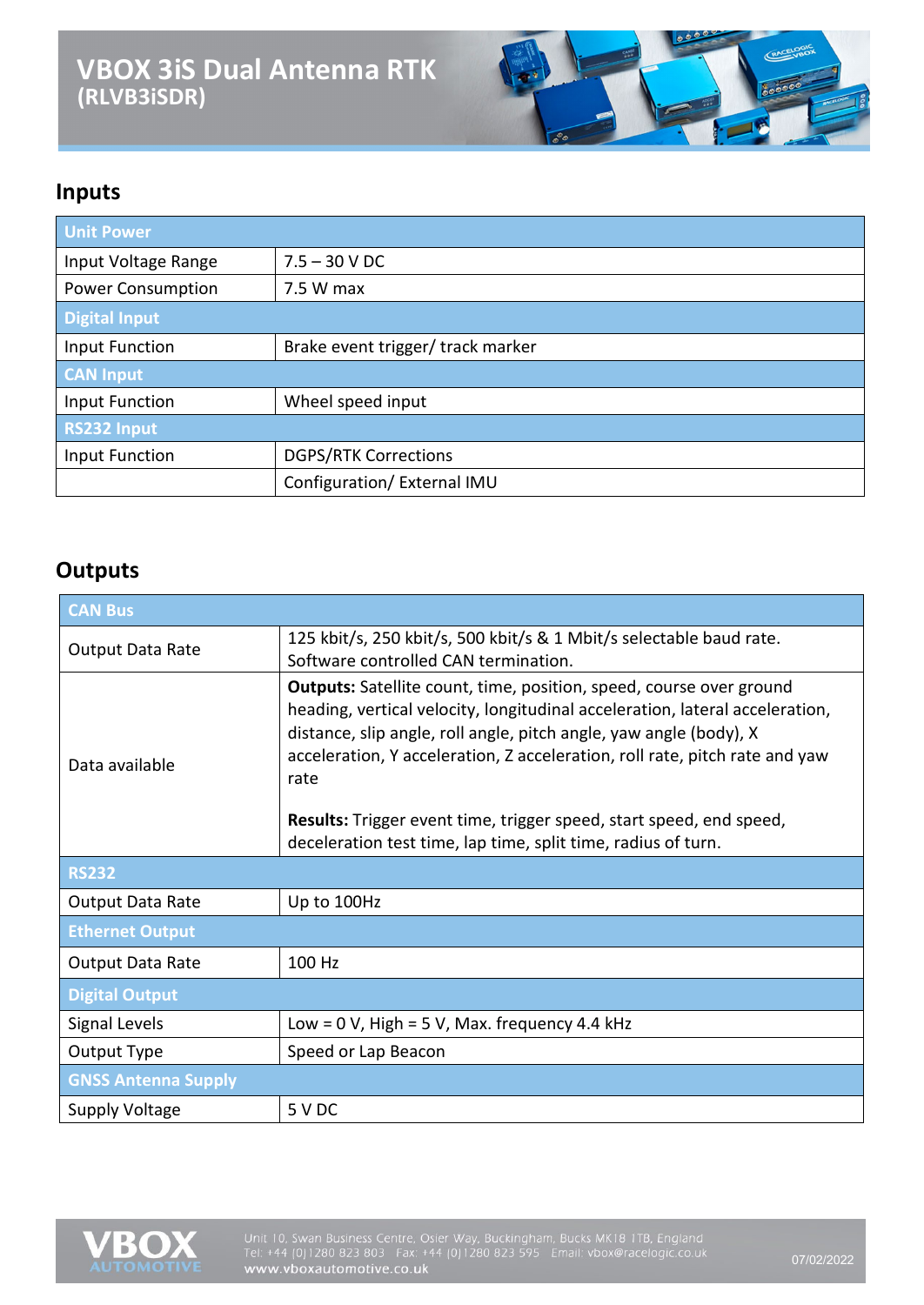

# **GNSS Specifications**

| <b>Velocity</b>  |                                       | <b>Absolute Positioning (RMS)</b> |                    |
|------------------|---------------------------------------|-----------------------------------|--------------------|
| Accuracy         | 0.1 km/h (averaged<br>over 4 samples) | Accuracy* with RTK                | V: 10 mm; H: 5 mm  |
| Units            | km/h or mph                           | Accuracy* with DGPS               | V: 0.5 m; H: 0.3 m |
| Update rate      | 100 Hz                                | Accuracy* with SBAS               | V: 1.2 m; H: 0.8 m |
| Maximum velocity | 1000 mph                              | Accuracy* (Standalone)            | V: 1.8 m; H: 1.2 m |
| Minimum velocity | $0.1$ km/h                            |                                   |                    |
| Resolution       | $0.01$ km/h                           | Update rate                       | 100 Hz             |
| Latency          | 20 ms fixed                           | Resolution                        | $1.8 \text{ mm}$   |

| <b>Acceleration</b> |          | <b>Distance</b> |                 |
|---------------------|----------|-----------------|-----------------|
| Accuracy            | 0.50%    | Accuracy        | 0.05%           |
|                     |          |                 | (<50 cm per km) |
| Maximum             | 20 g     | Units           | m / ft          |
| Resolution          | $0.01$ g | Update rate     | 100 Hz          |
| Update rate         | 100 Hz   | Resolution      | 1 cm            |

| <b>Heading</b> |              | <b>Time</b> ' |        |
|----------------|--------------|---------------|--------|
| Resolution     | $0.01^\circ$ | Resolution    | 0.01 s |
| Accuracy       | $0.1^\circ$  | Accuracy      | 0.01 s |

| <b>Brake Stop Accuracy</b> |           |  |
|----------------------------|-----------|--|
| Accuracy                   | $±1.8$ cm |  |

\*Specifications will vary depending on the number of satellites used, obstructions, satellite geometry (PDOP), multipath effects, and atmospheric conditions. For maximum system accuracy, always follow best practices for GNSS data collection.

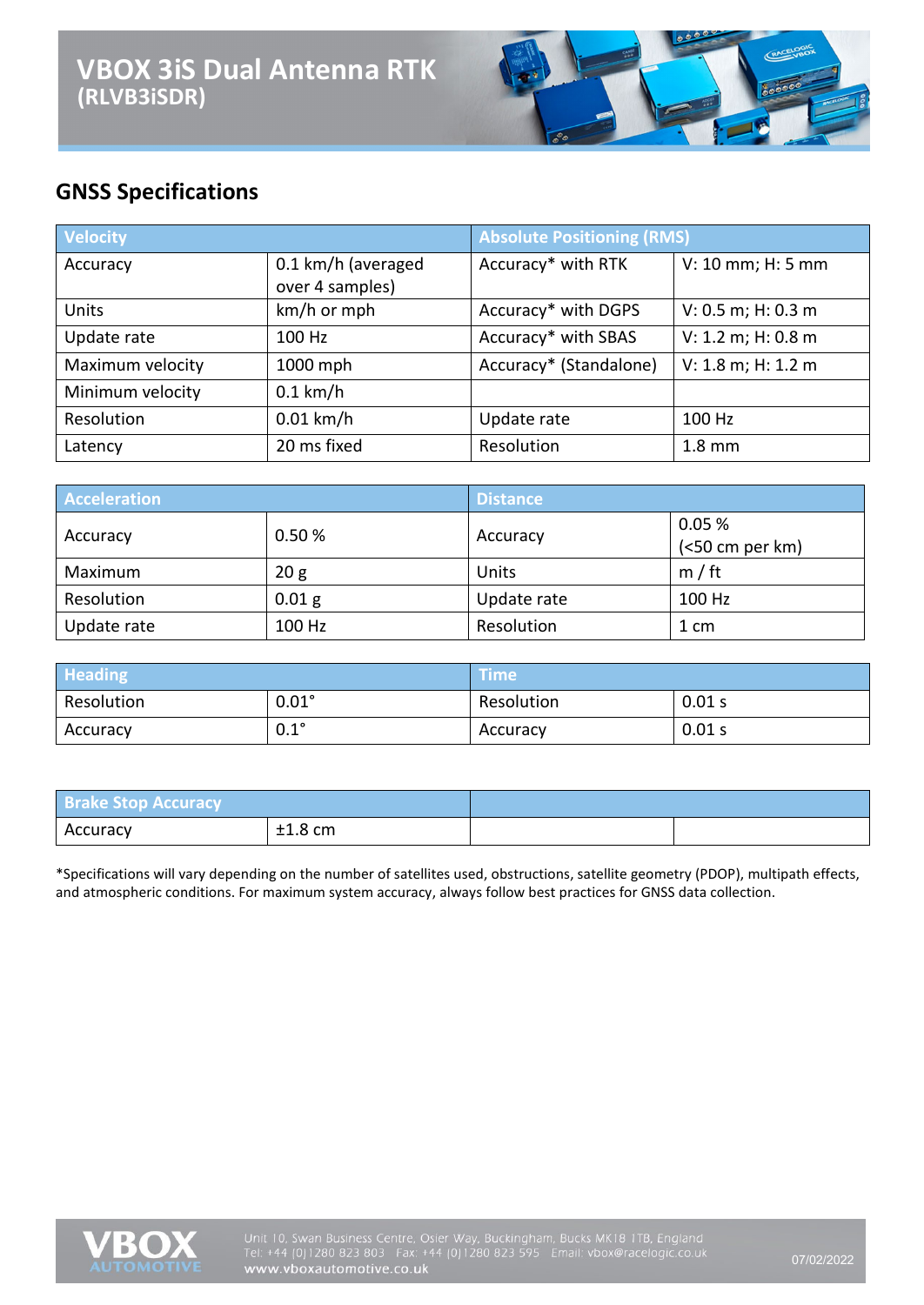

### **IMU Specifications**

|                             | <b>Gyroscopes</b><br>(Angular rate sensors) | <b>Accelerometers</b> |
|-----------------------------|---------------------------------------------|-----------------------|
| Dynamic range               | ± 450 °/s                                   | ±20g                  |
| Nonlinearity                | 0.01 % of full scale                        | 0.1 % of full scale   |
| <b>Effective Resolution</b> | 20-bits (0.00085 °/s)                       | 20-bits (0.00004 mg)  |
| Bandwidth                   | 50 Hz                                       | 50 Hz                 |
| Noise density               | $0.01$ °/s/ $V$ Hz                          | $60 \mu g/V$ Hz       |
| Bias stability              | $0.0028$ °/s                                | $15 \mu g$            |
| Bias repeatability (1 year) | $0.2 \degree/s$                             | 0.005g                |

#### **Slip Angle Accuracy**

| <b>Antenna Separation</b> | <b>Slip Angle (RMS)</b> |
|---------------------------|-------------------------|
| 0.5 <sub>m</sub>          | $< 0.2$ °               |
| 1.0 <sub>m</sub>          | $< 0.1$ °               |
| 1.5m                      | $< 0.067$ °             |
| 2.0 <sub>m</sub>          | $< 0.05$ °              |
| 2.5m                      | $< 0.04$ °              |

# **Roll and Pitch Angle Accuracy**

|                | Pitch Angle  | <b>Roll Angle</b> |
|----------------|--------------|-------------------|
| Accuracy (RMS) | $0.06^\circ$ | $0.06^\circ$      |